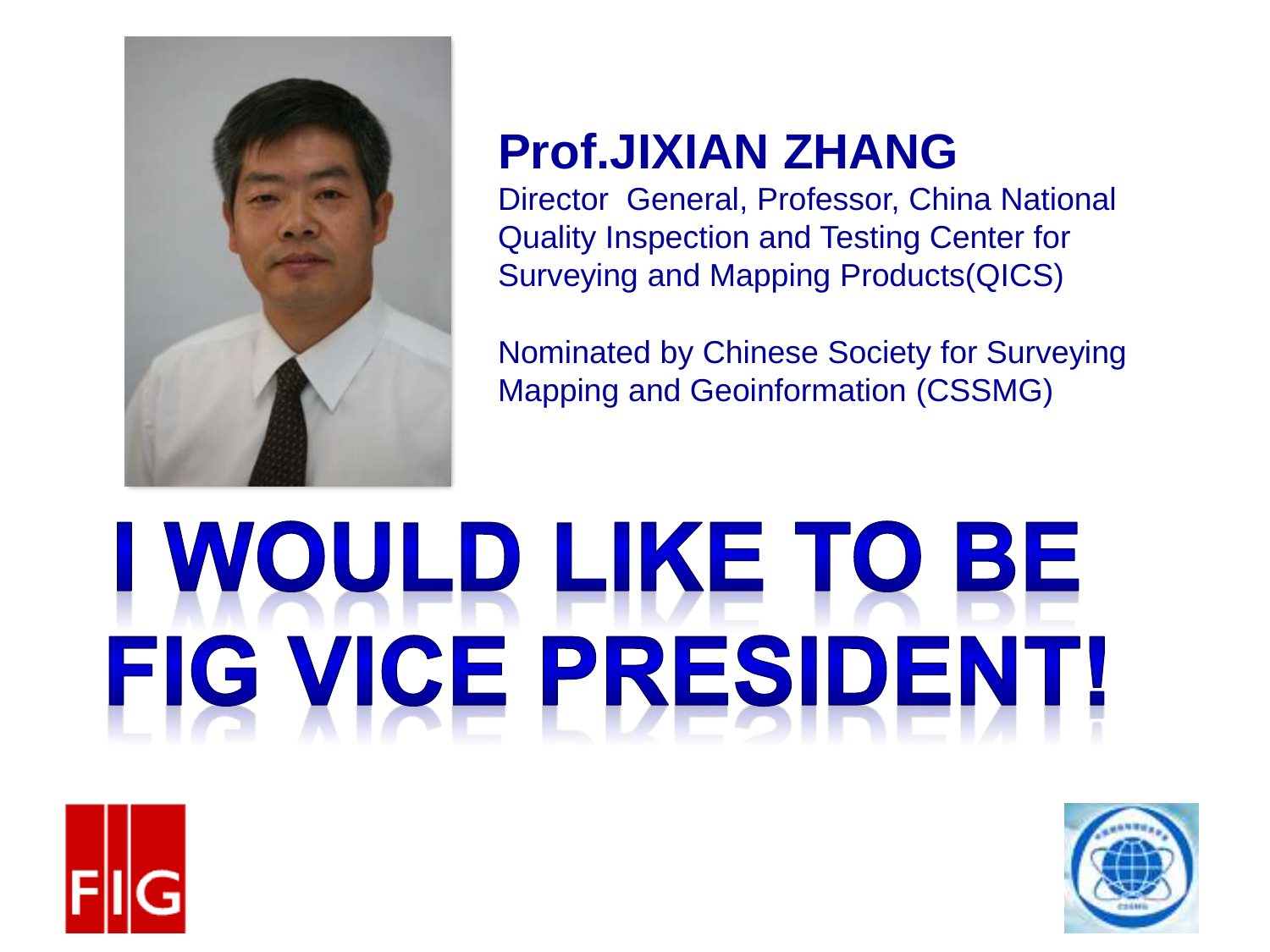## **Contents**

- **1. Introduction on CSSMG**
- **2. My qualifications**
- **3. My activities in FIG**
- **4. My motivation and What I can offer**
- **5. Proposed management and financial arrangement**



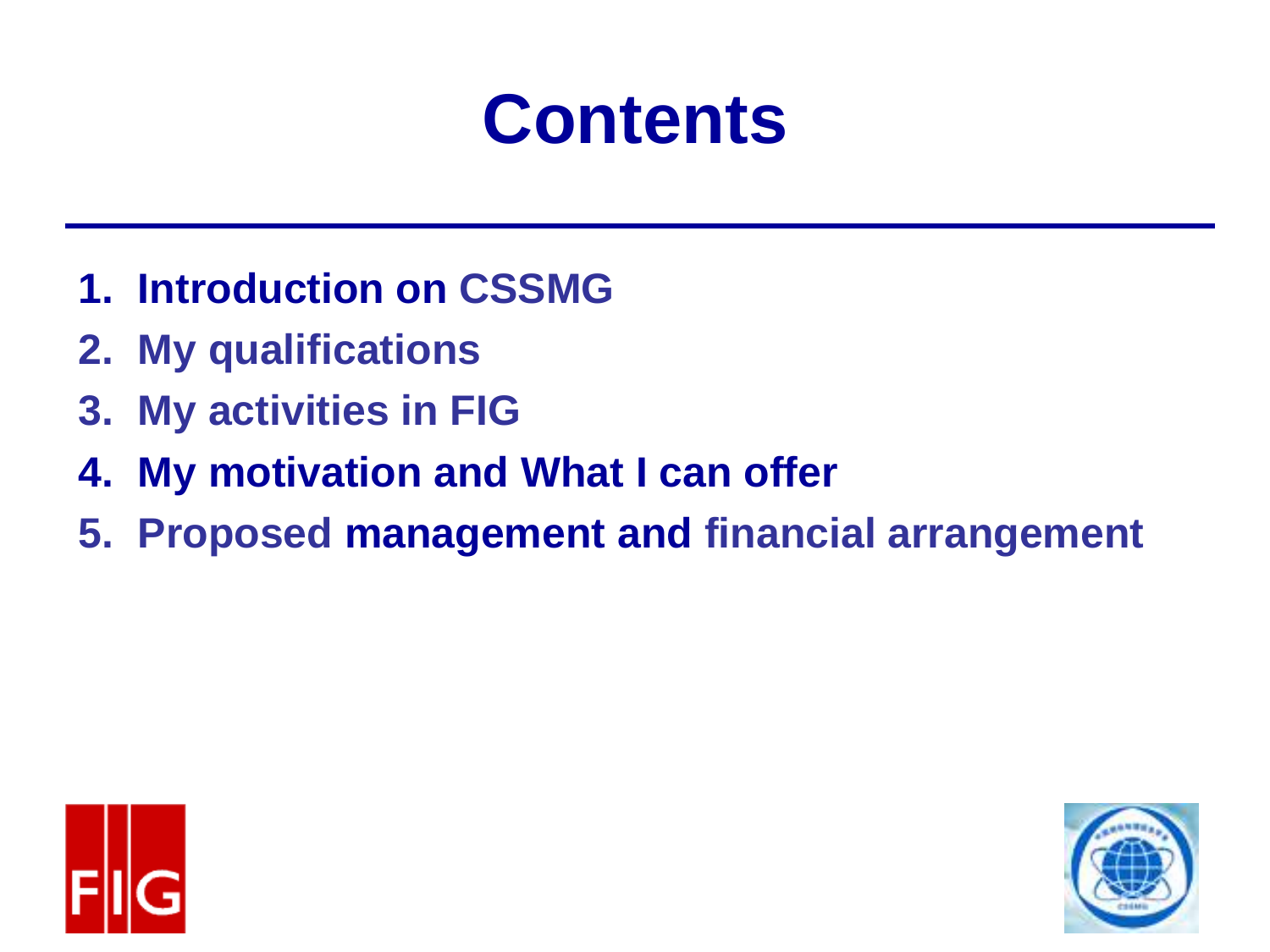#### **1.Introduction on Chinese Society for Surveying Mapping and Geoinformation (CSSMG)**

- **Founded in 1959**
- **Coordinating society in China for all aspects of geo-information**
- **Has 34,988 individual members, and 533 group members**
- **Consists of 18 sub-societies**



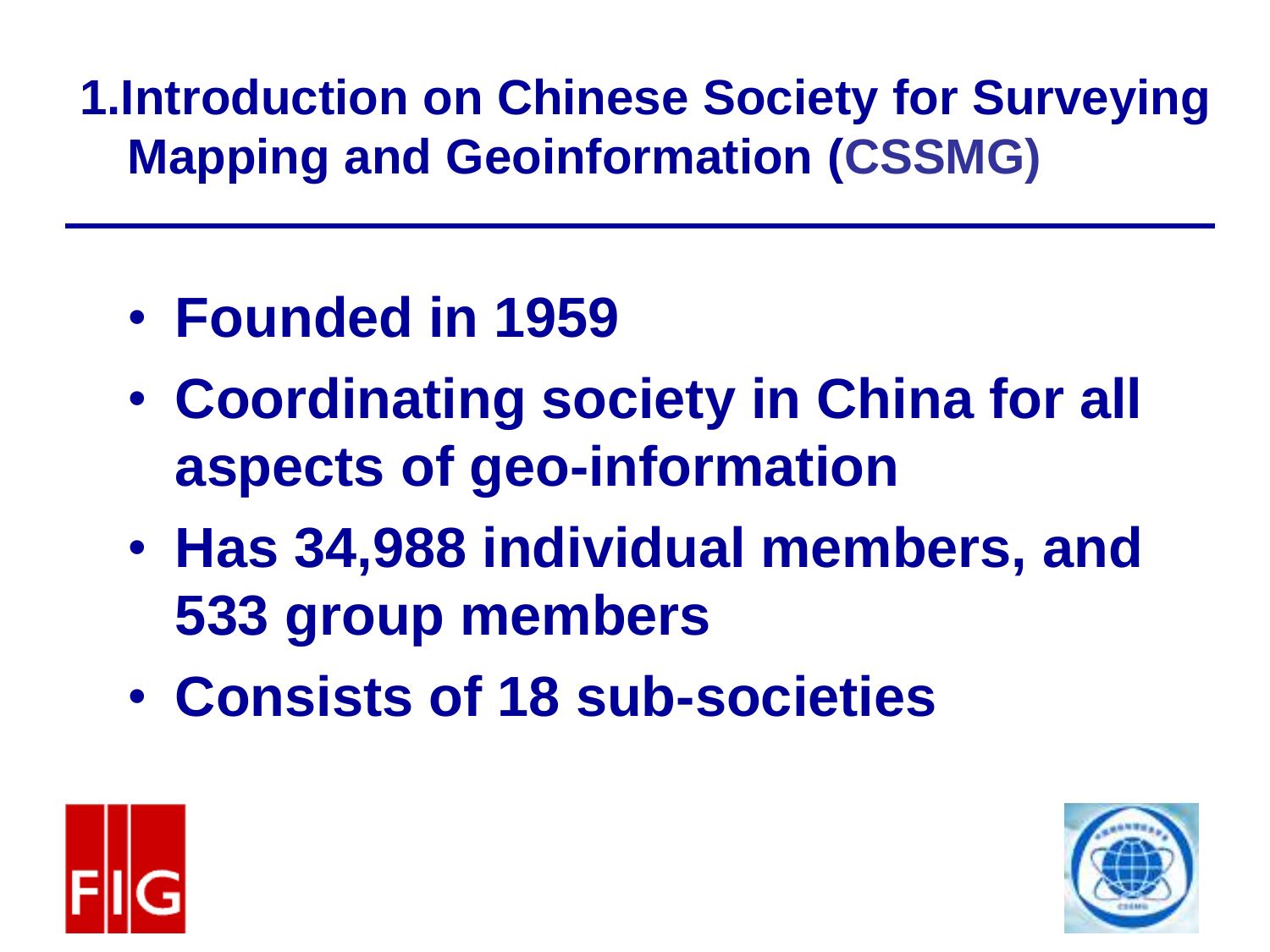# CSSMG joined FIG as Member Association in 1981



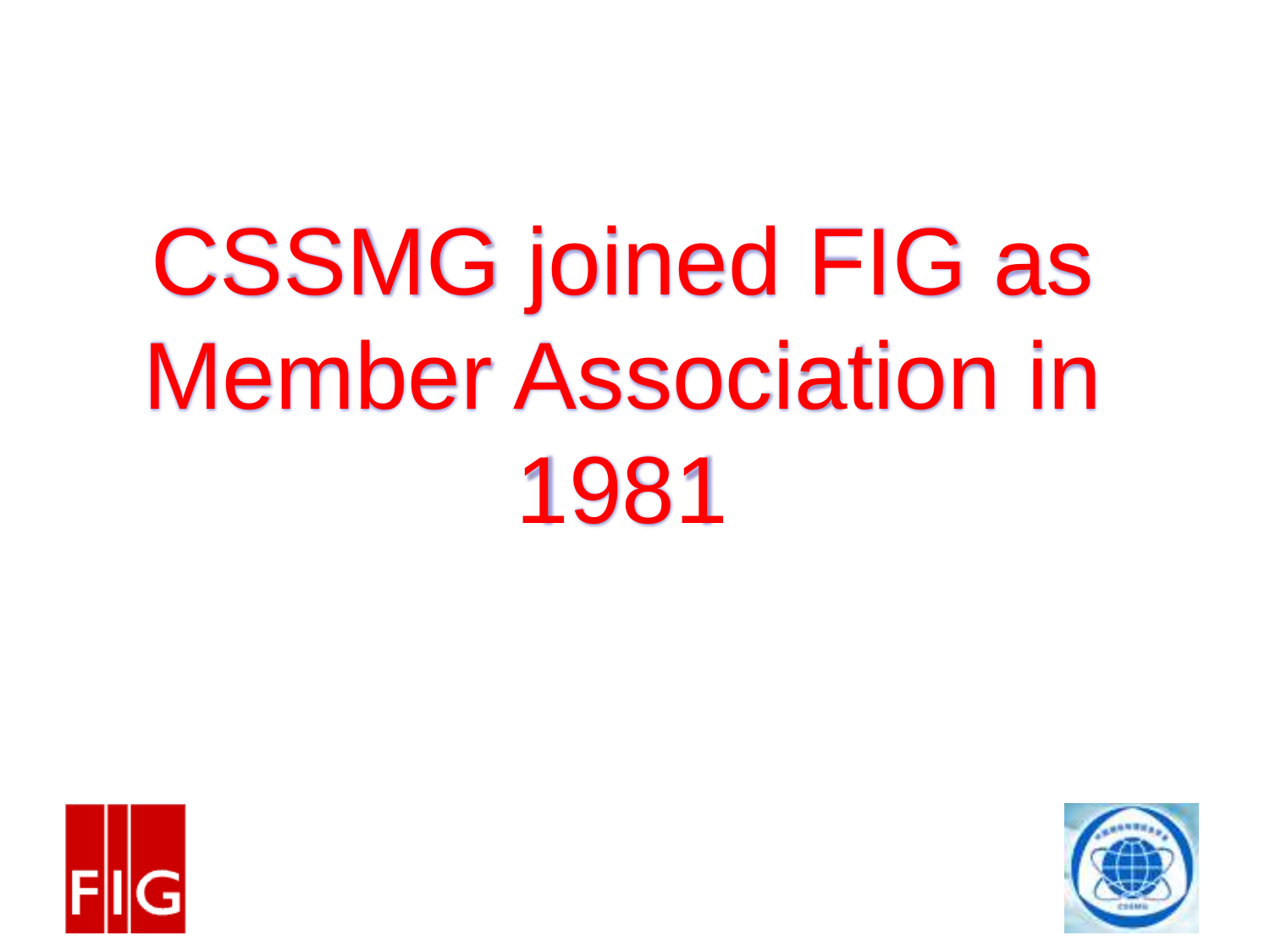## **2. My Qualifications**

*As a technical and administrative manager, researcher, worked in the area of surveying, mapping and geo-information for more than 30 years* 

- ⚫ **Management Experiences**
- ⚫ **International Activities**
- ⚫ **Academic Achievements and Awards**



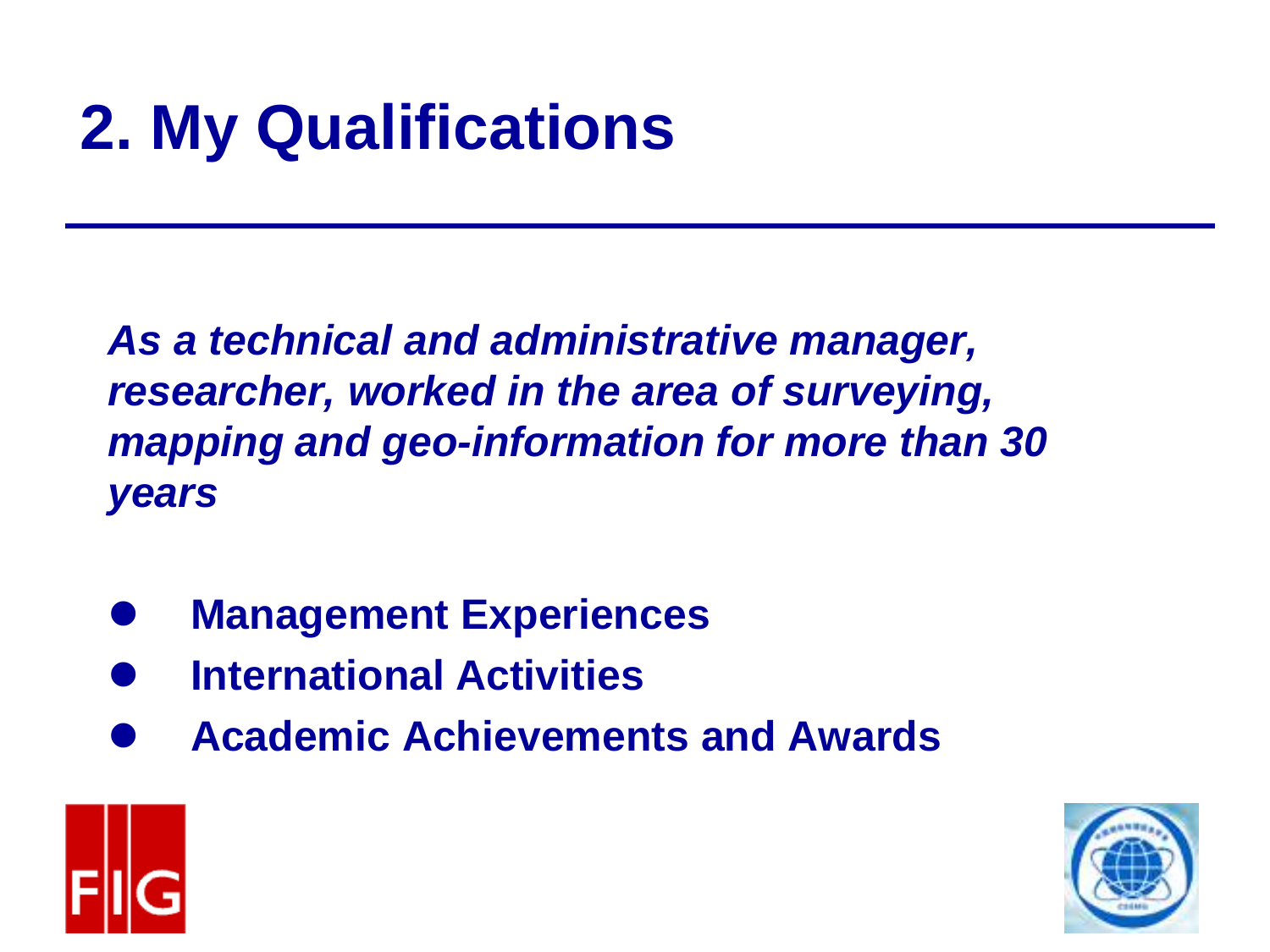#### **2.1 My Qualifications--Management Experiences**

- ⚫ **Director General, Professor, National Quality Inspection and Testing Center for Surveying and Mapping Products(QICS), Since 2016**
- ⚫ **Director General, Sino-UK GeoSpatial Engineering Center ,Since 2011**



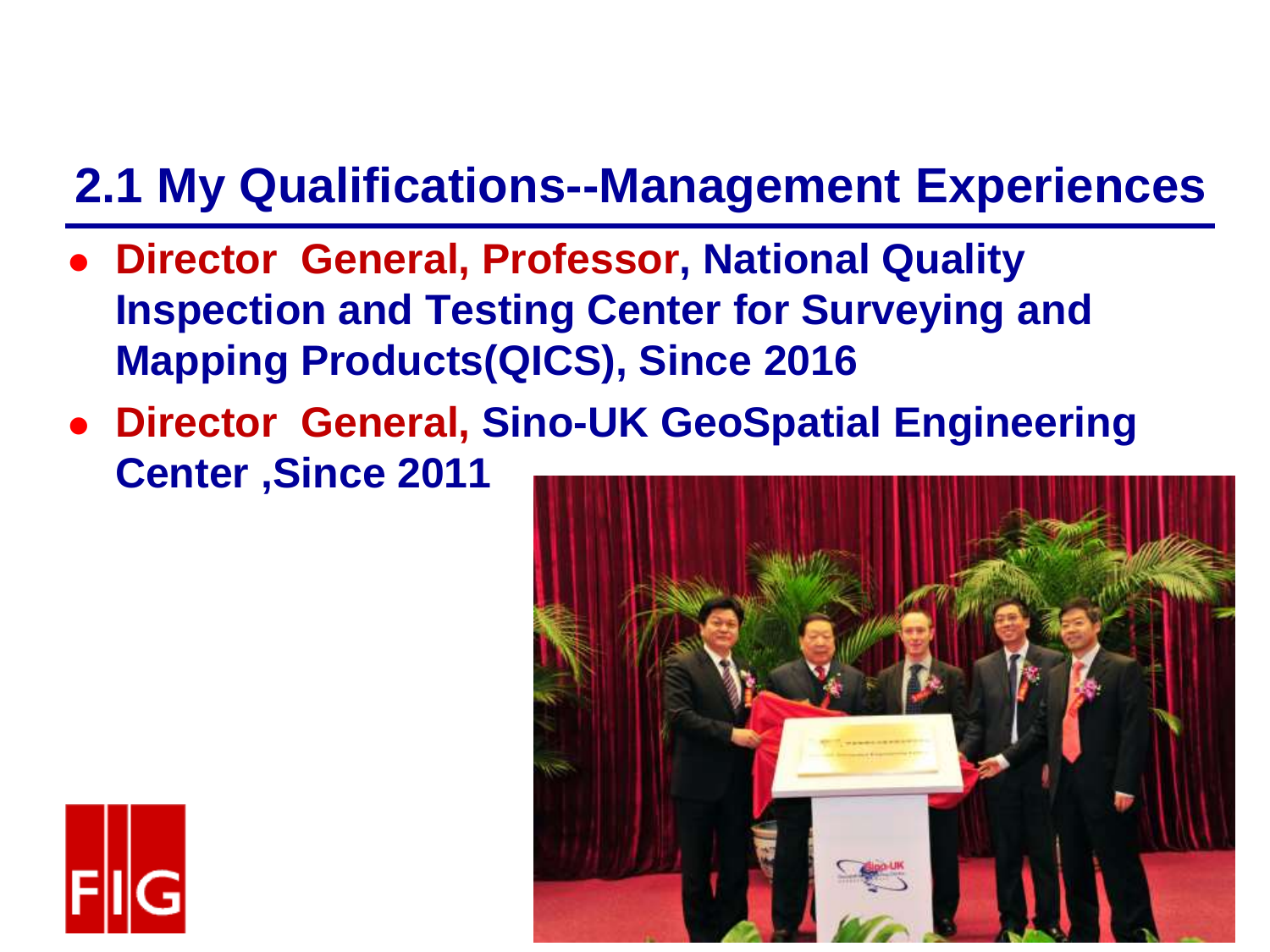#### **2.1 My Qualifications--Management Experiences**

- ⚫ **President, Professor, Chinese Academy of Surveying and Mapping (CASM), 2006-2016**
- ⚫ **Director, Professor, National Center for International Research on Surveying, Mapping and Geoinformation, 2012-2016**
- ⚫ **Executive Director, Chinese Society for Land Science, 2008-2017**
- ⚫ **Vice President, Chinese Society for Surveying, Mapping and Geoinformation(CSSMG), Since 2005**



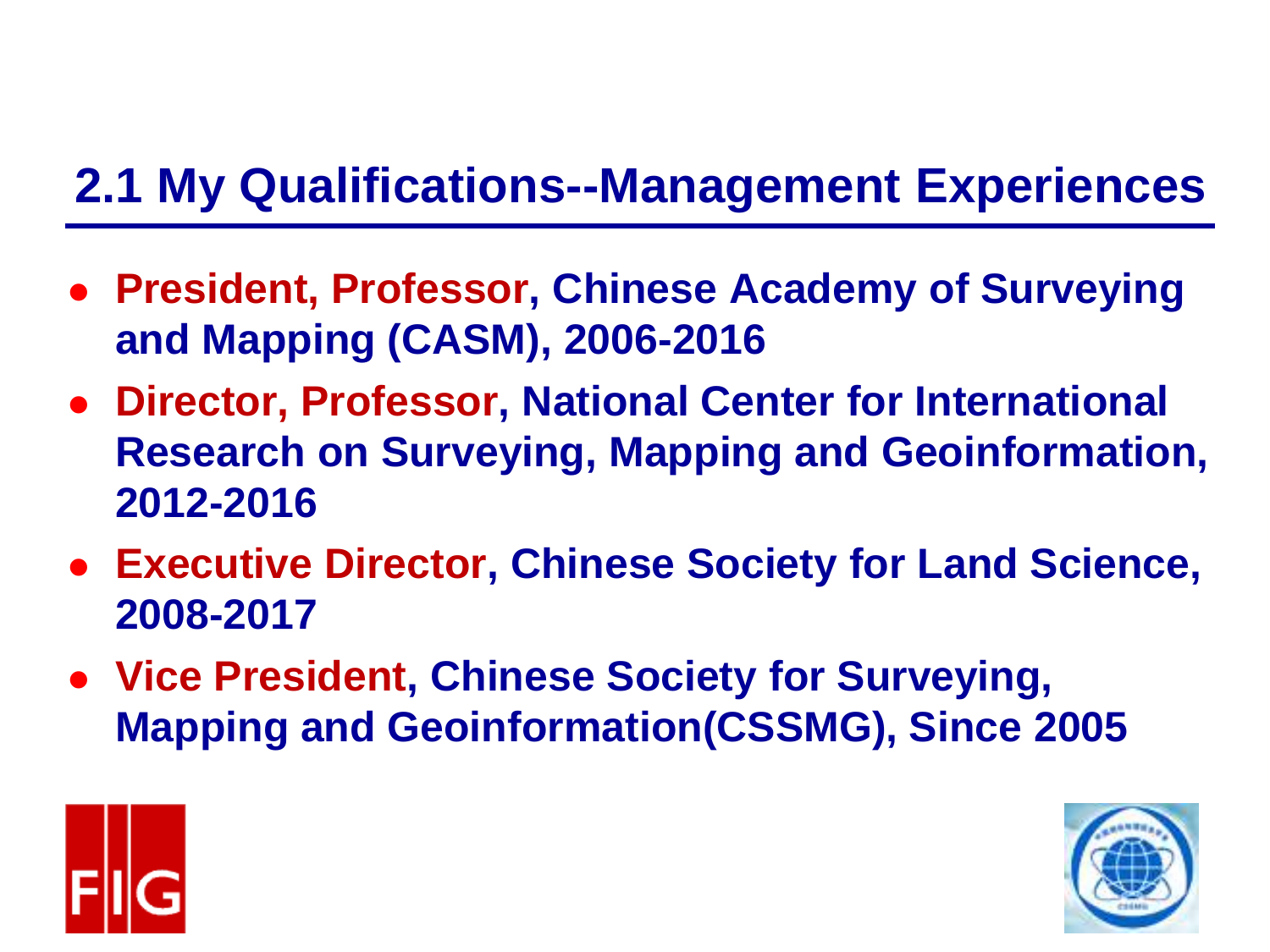#### **2.2 My Qualifications--International Activities**

- ⚫ **Chair, Remote Sensing Data Fusion Working Group , ISPRS , Since 2004**
- ⚫ **Committee Member, Chinese National Committee of International Society for Digital Earth, Since 2012**
- ⚫ **Organizing 15 international conferences/workshops and making 60+ international invited presentation**



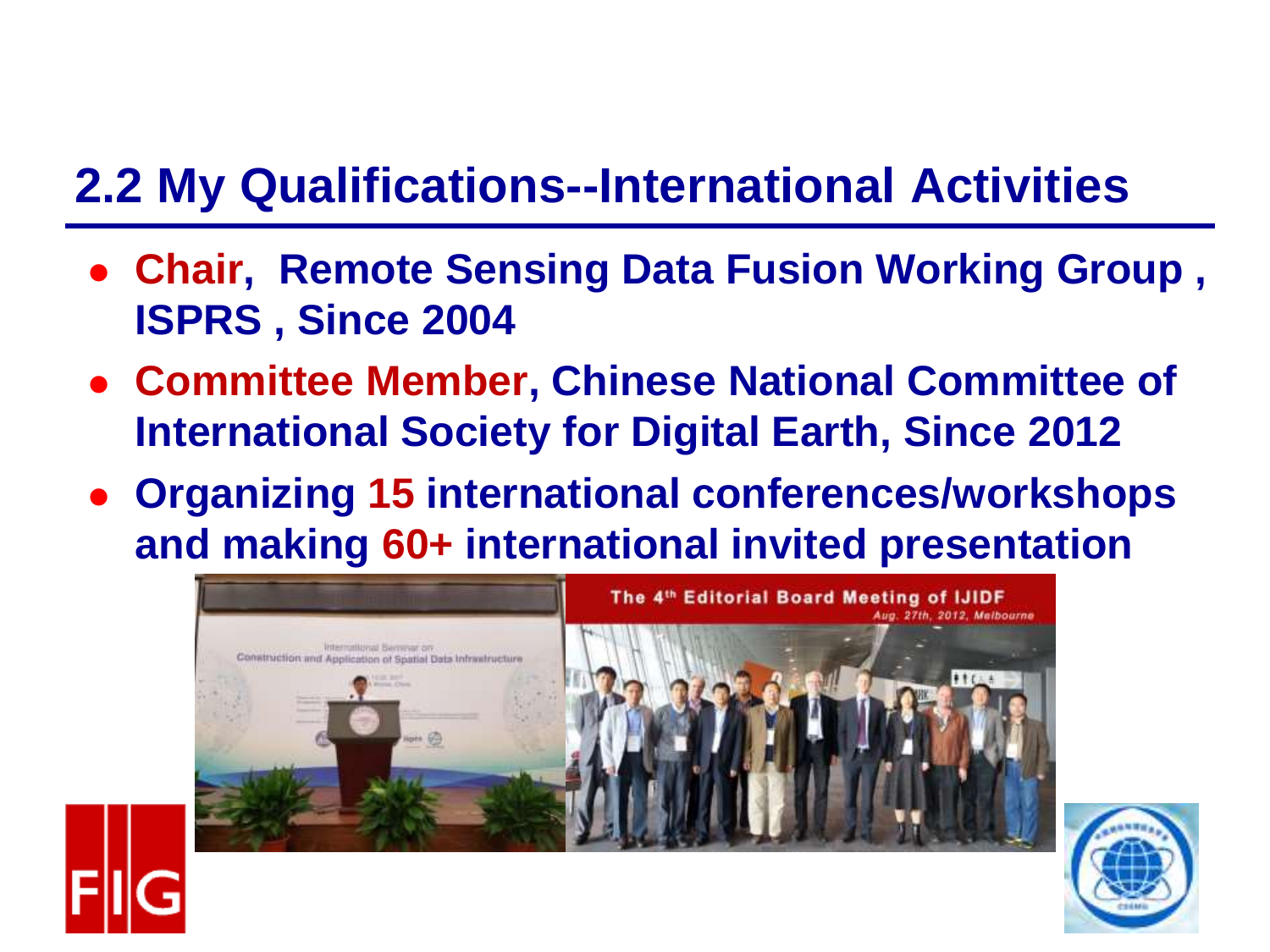- ⚫ **Editor-in-chief:**
- **- International Journal of Image and Data Fusion**
- ⚫ **Deputy editor-in-chief:**
- **- Journal of Bulletin of Surveying and Mapping**
- **- Journal of Acta Geodaetica et Cartographica Sinica**
- **- Journal of Remote Sensing**
- ⚫ **Editorial board member:**
- **- International Journal of Applied Earth Observation and Geoinformation**
	- **- International Journal of Geoinformatics**

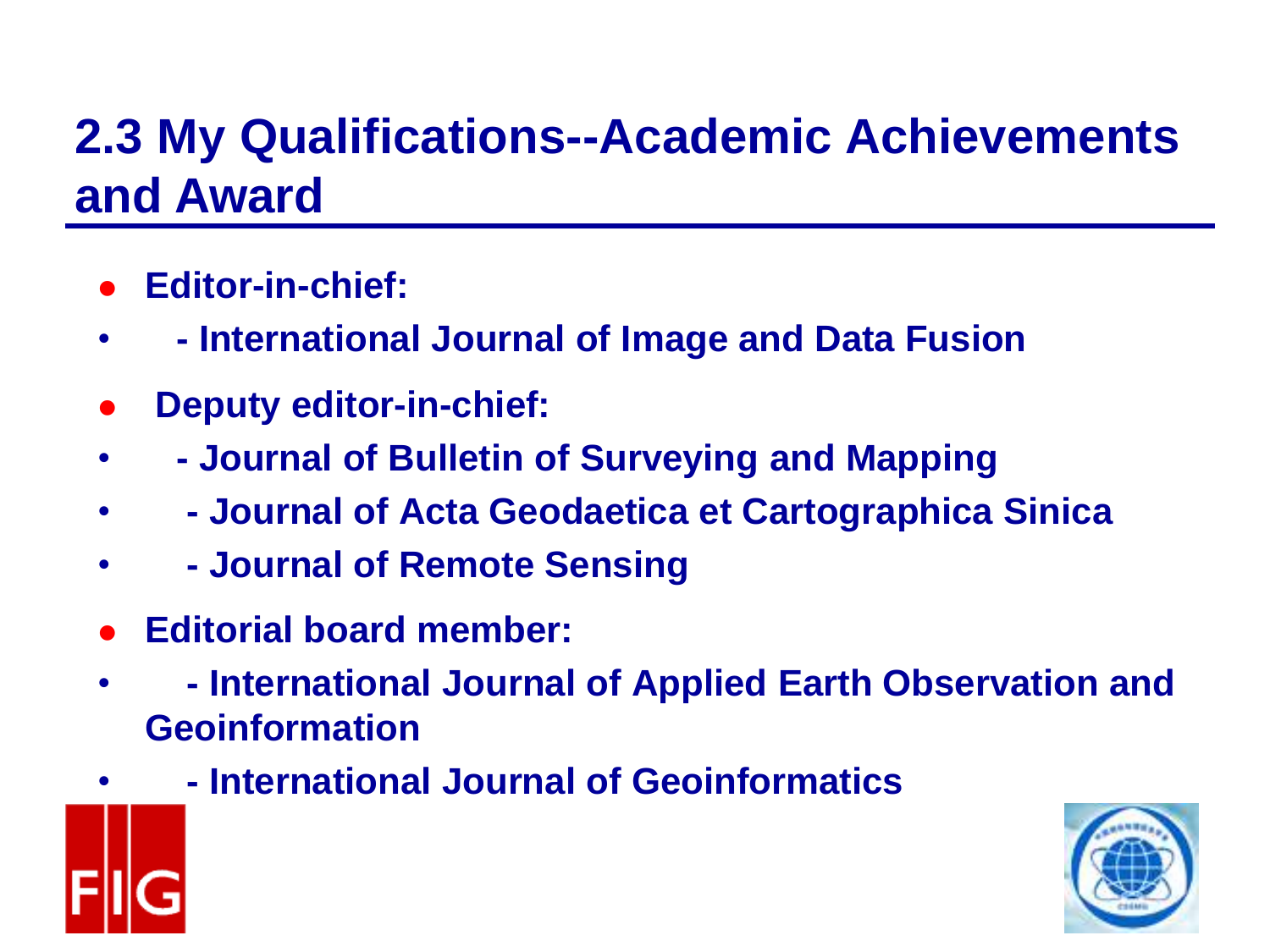- **20 items of patent for invention**
- **7 books and 330+ articles**
- **5 prestigious National Award of Science and Technology Progress of China**



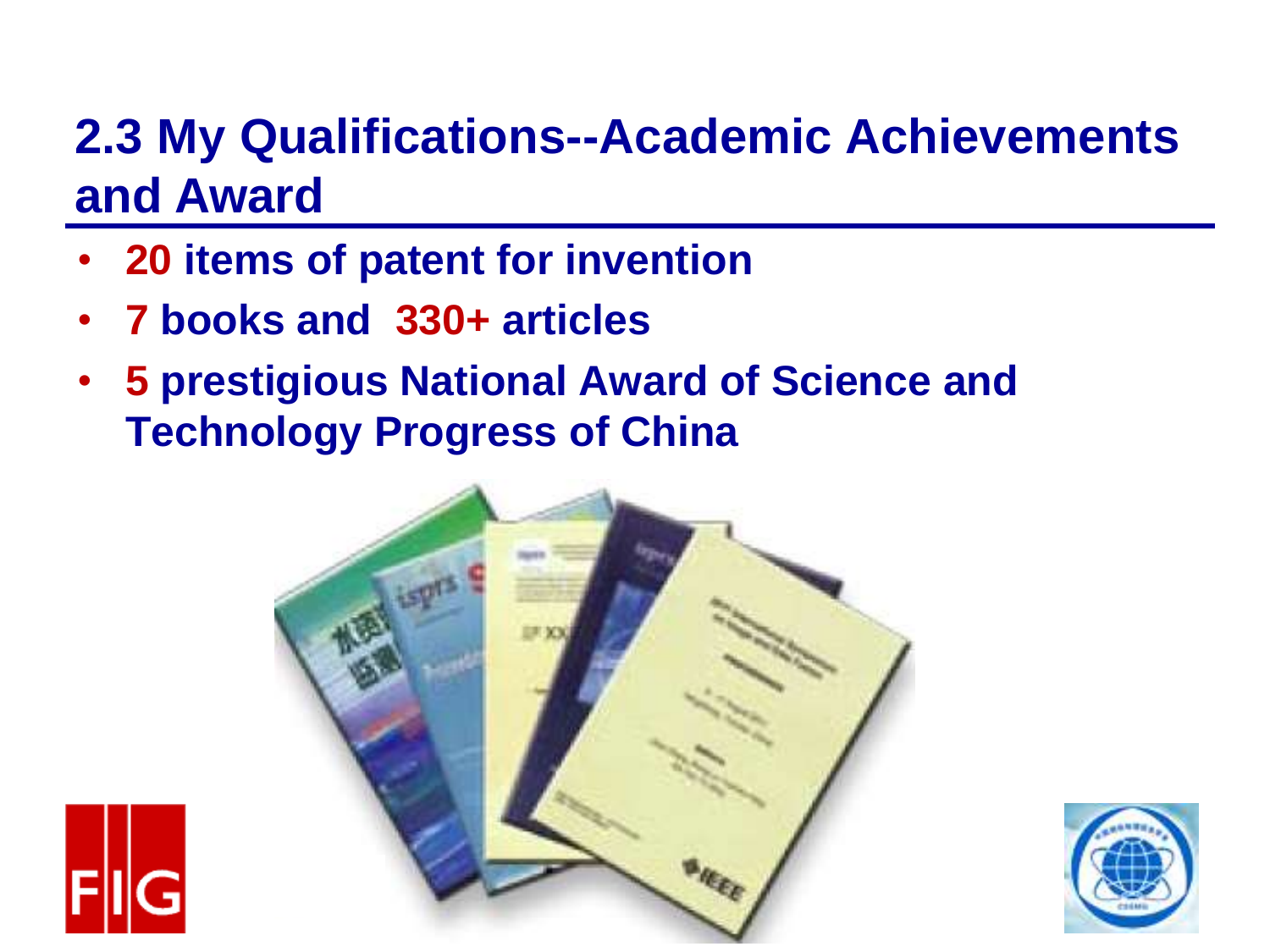**Prize of President's Honorary Citation for the contributions to the operation of the ISPRS Commission VII at the XXI Congress of ISPRS in 2008**





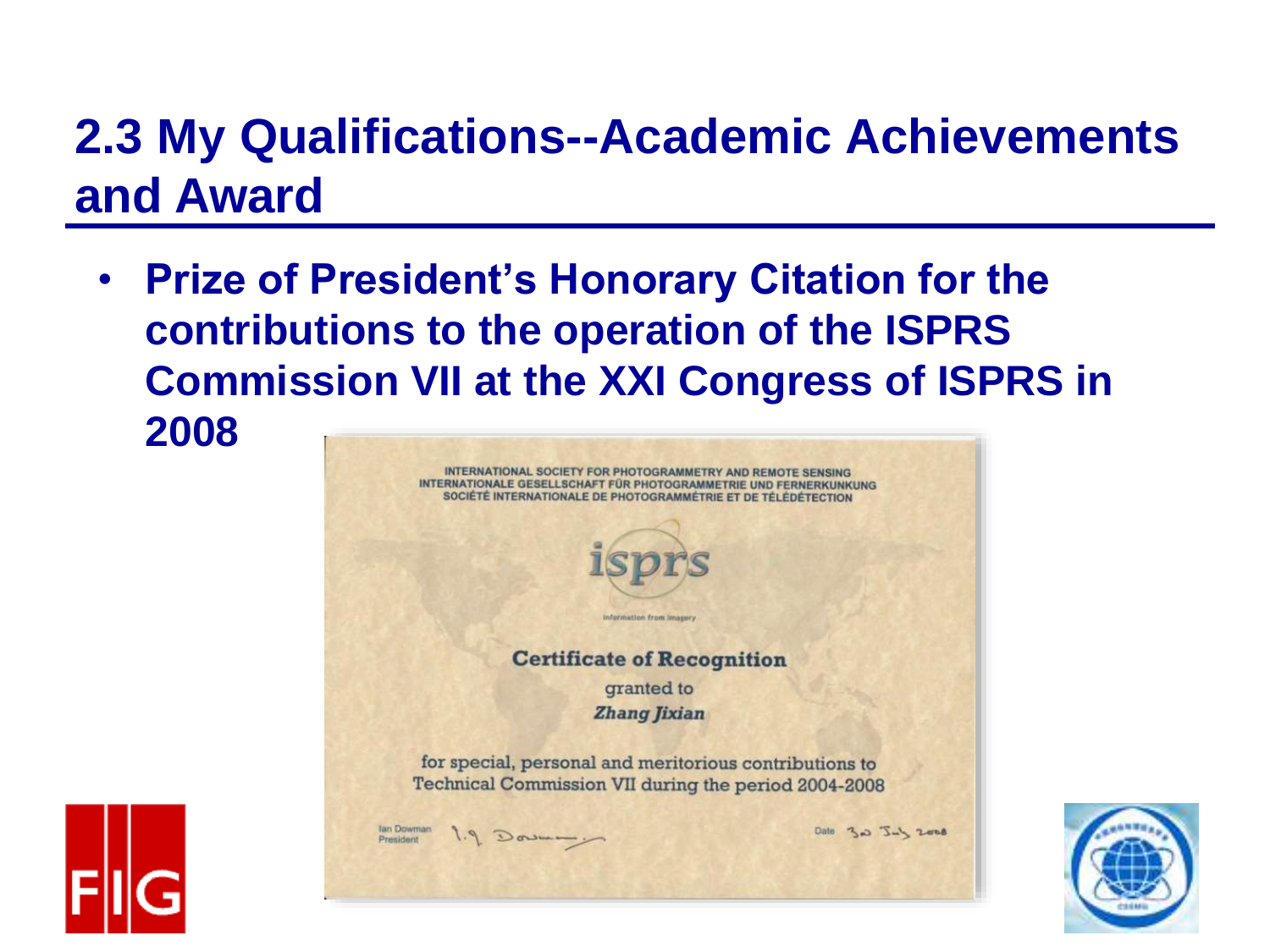#### • **Geospatial World Excellence Awards**





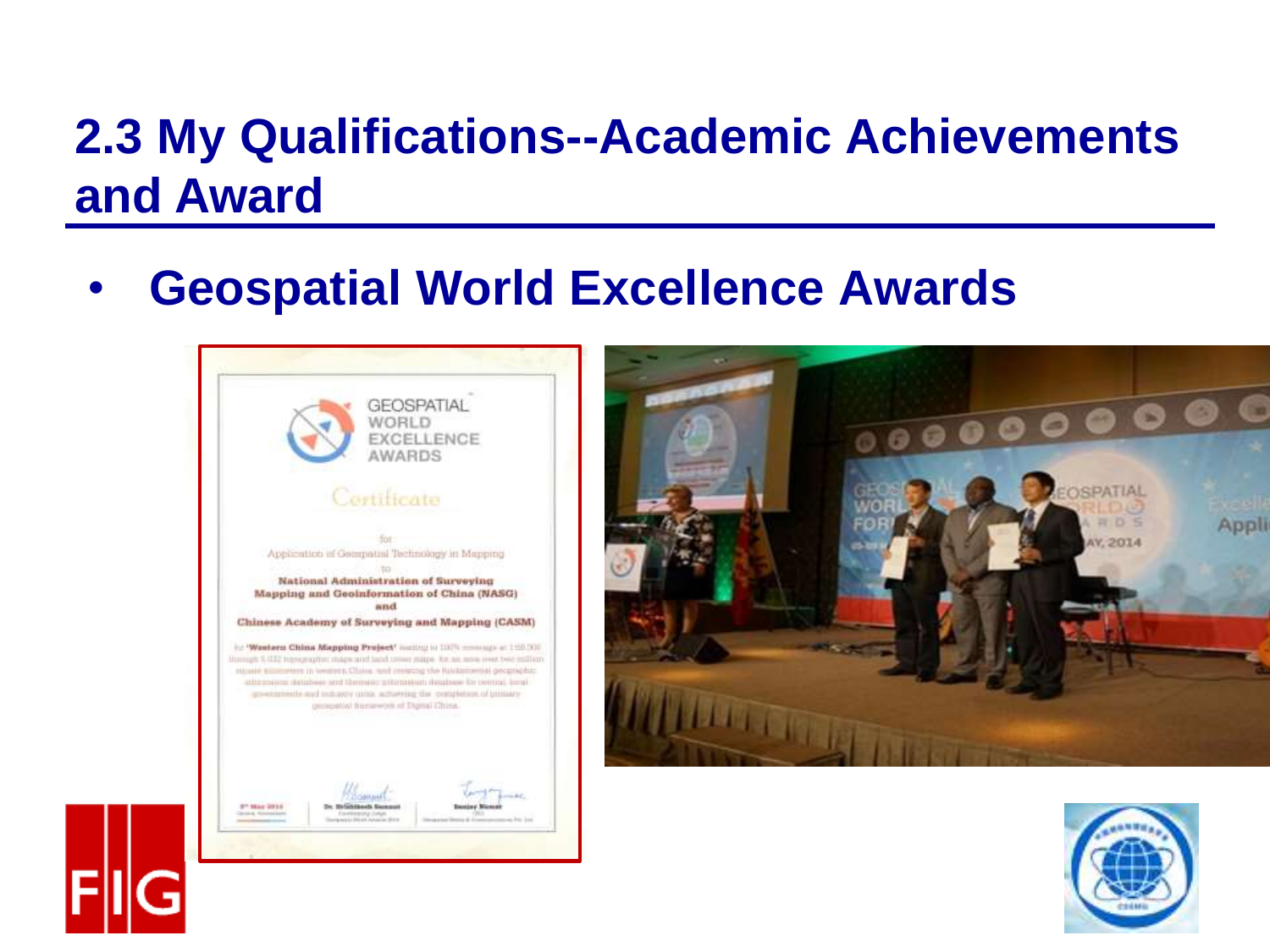- **Elected initially to "National program for special support of eminent professionals"**
- **Titled with "National Excellent Scientist"**
- **Titled with"National Outstanding Professional and Technical Personnel"**
- **Initially titled with "Scientific Leading Talent of National Administration of Surveying Mapping and Geoinformation"**



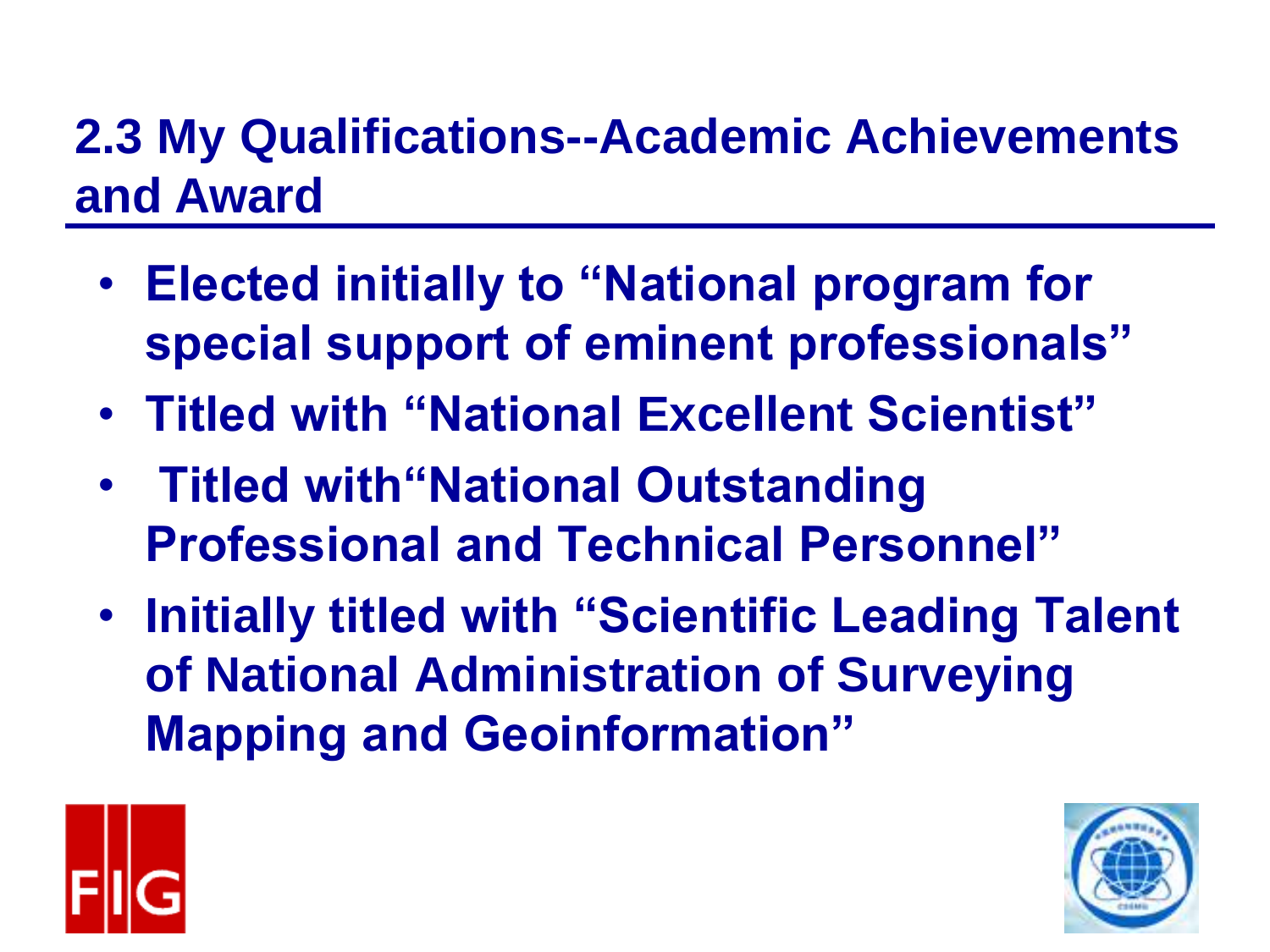# **3. My Activities in FIG**

- **As a national delegate of China, attended the FIG Working Week in:**
	- **Finland in 2017**
	- **New Zealand in 2016**
	- **Israel in 2009**
- **Organized the biggest delegation to attend FIG events for many years**
- **Recommended CSSMG to support FIG Working Weeks as Exhibitors**

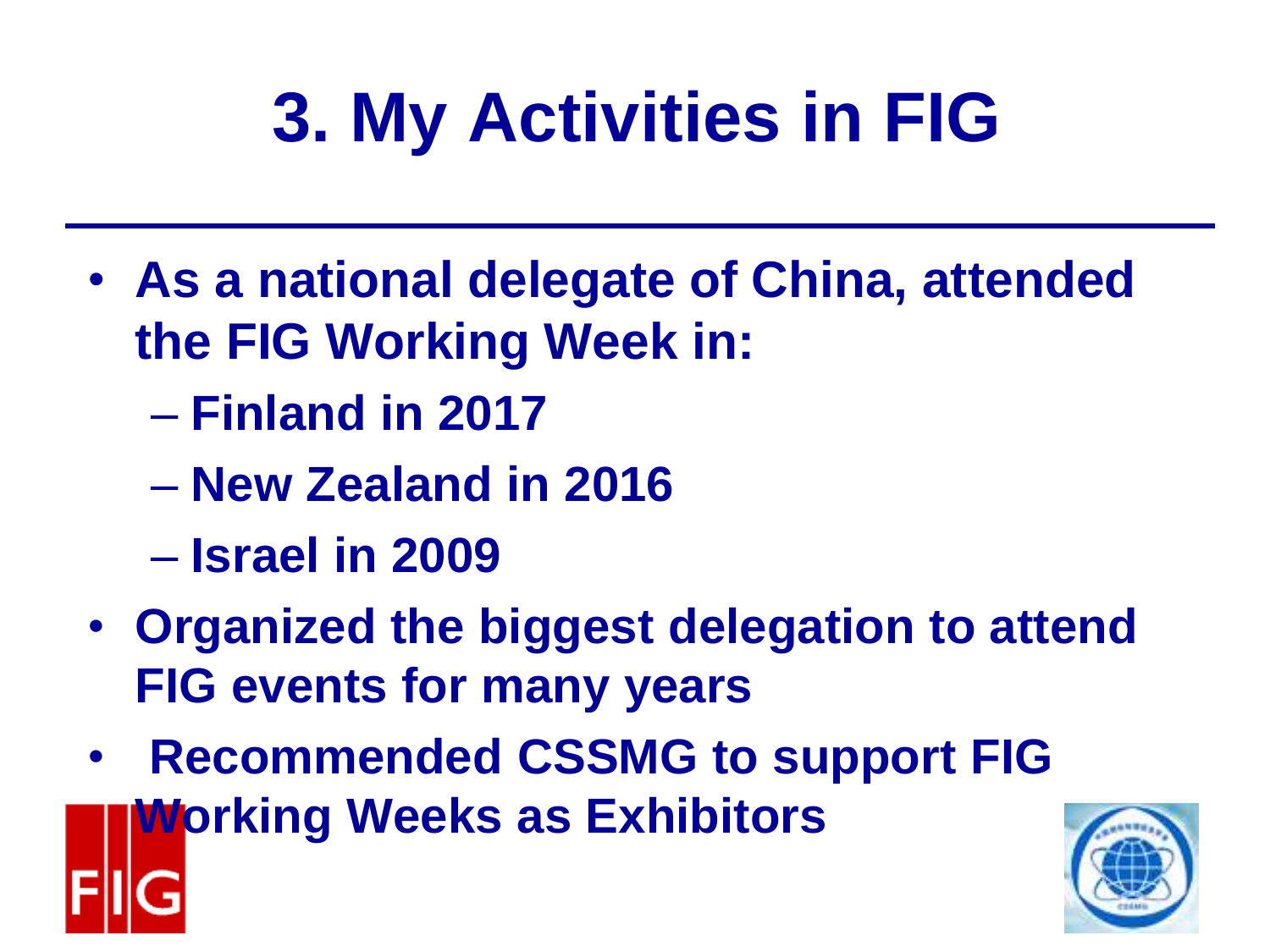# **3.My Activities in FIG**

- **Recommended CSSMG to sponsor 1 member each year for working in FIG office full time from 2016 – 2020 under a MOU agreement**
- **Recommended several dozens of Chinese experts to take up the post of Council and Commissions of FIG and demonstrated a positive role in FIG**
- **This year we have recommended Winnie SHIU as the Chair Elect for Comm 1**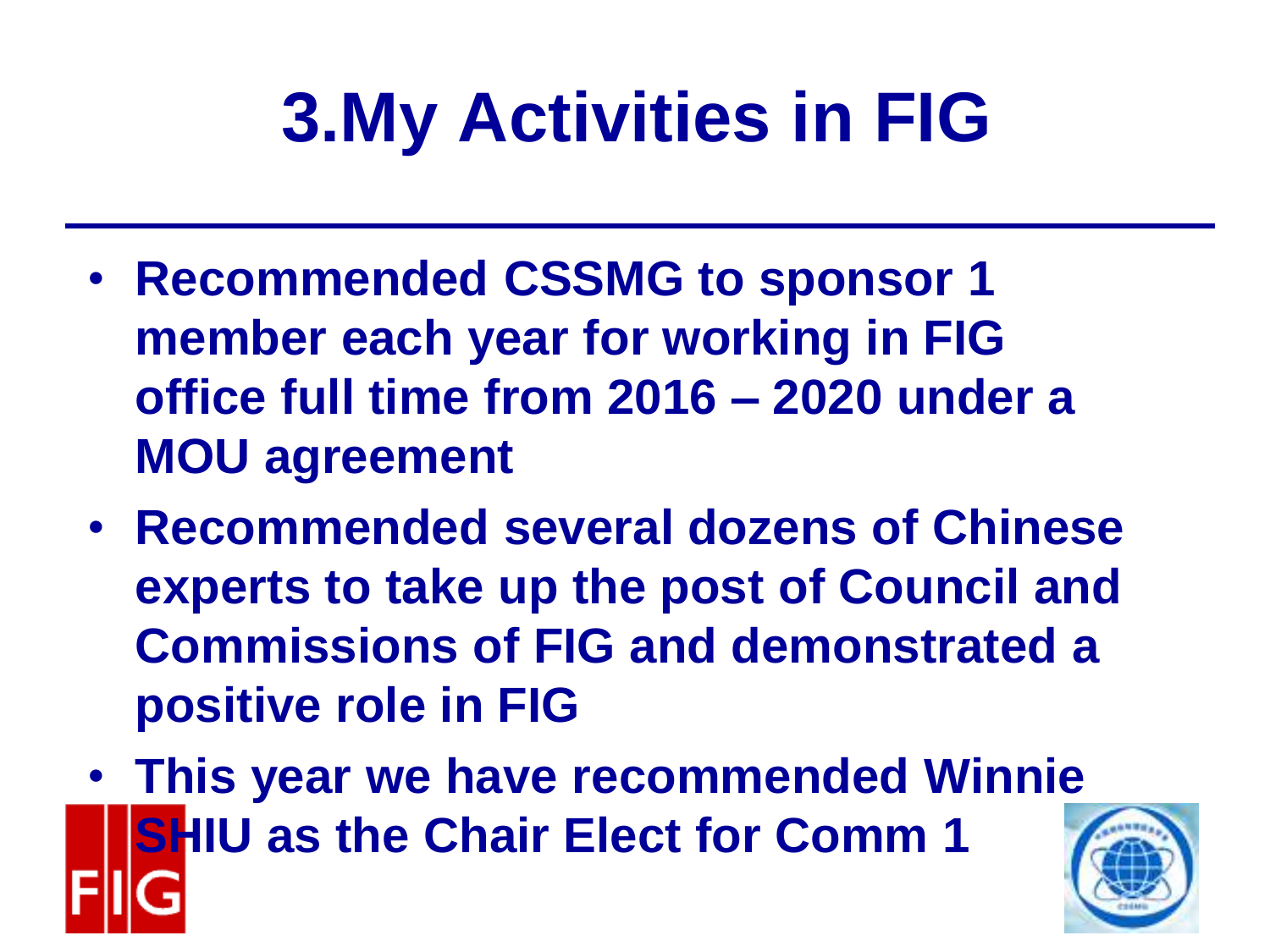## **3.My Activities in FIG**

**As a keynote speaker, delivered a presentation in plenary session in 2016 FIG Working Week in New Zealand.**





**"Development and Application of Photogrammetry and Remote Sensing in Disaster Prevention and Mitigation in China"**

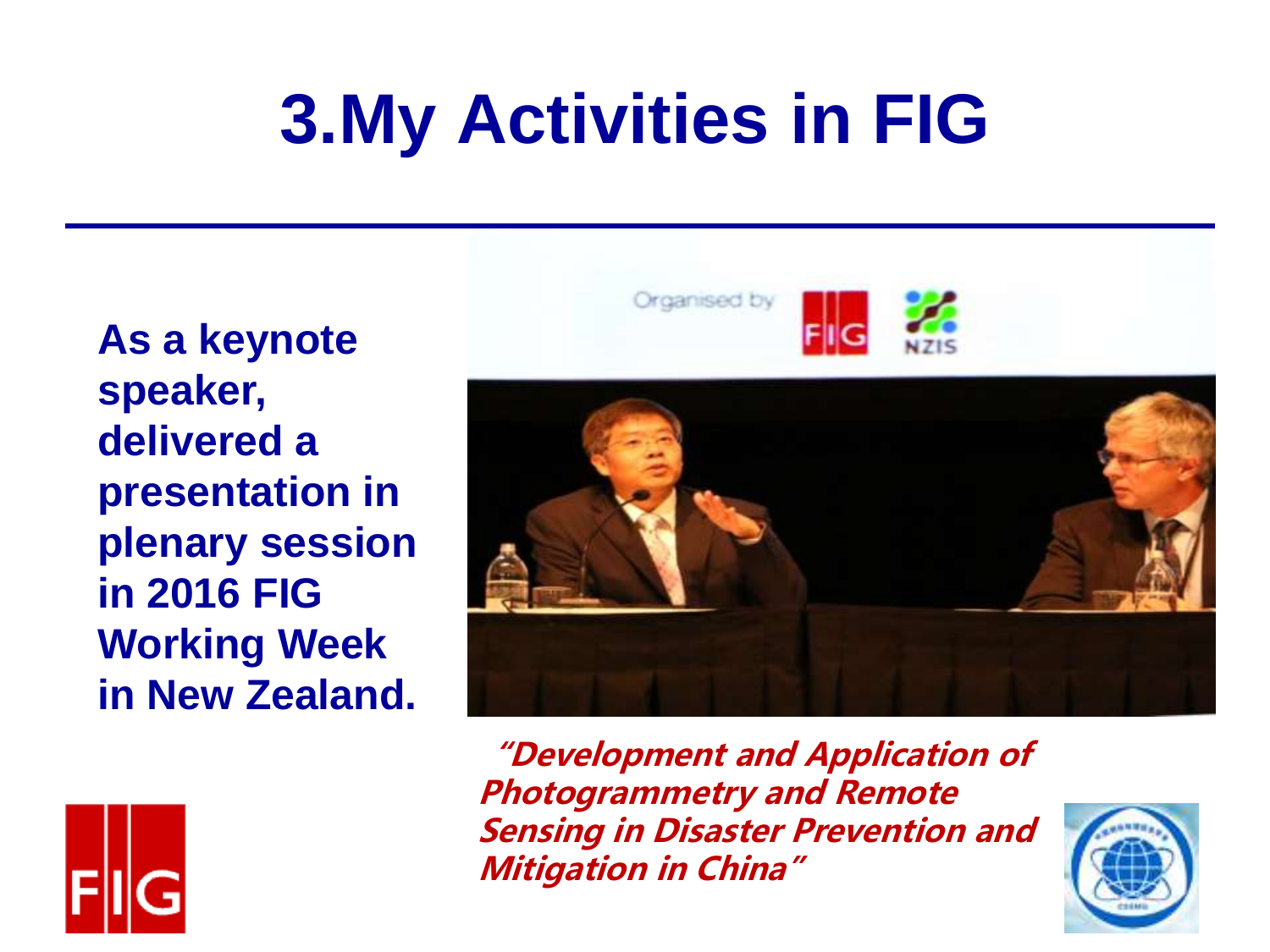### **4. My motivation and What I can offer**

- ⚫ **Support FIG aims and objectives**
- **Offer all my knowledge, full passion and ability to serve FIG, based on my long-term professional and administrative management background**
- **Support the FIG in natural resources management, advanced techniques and quality control of surveying, etc.**
- **Sponsor more human resources support to FIG office**



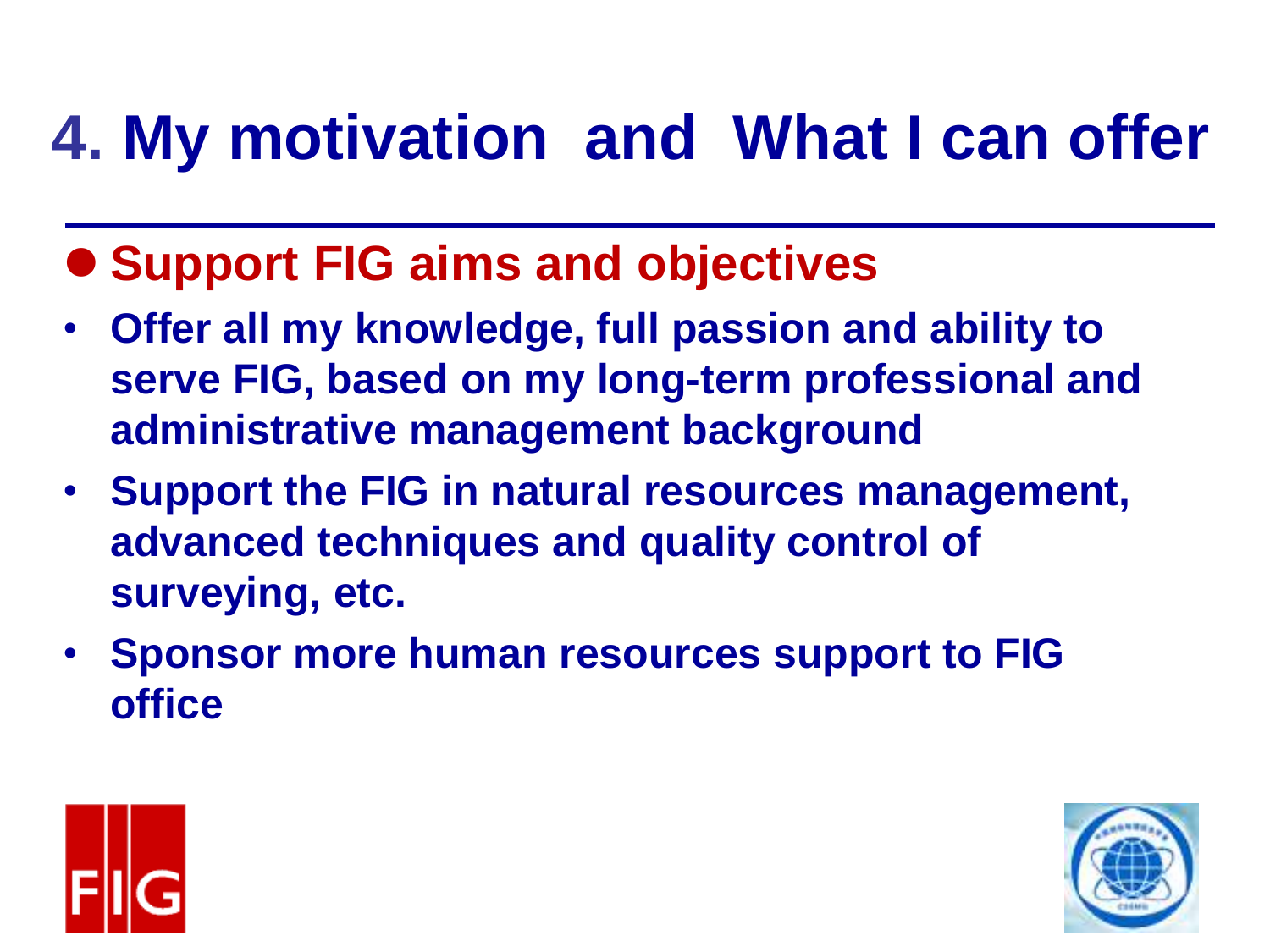### **4. My motivation and What I can offer**

- Strengthen communication and cooperation:
- **Among surveyors worldwide, esp. with Chinese surveyors and enterprises.**
- **Make FIG umbrella more attractive to surveyors esp. for the young surveyors in the world.**
- **Share advanced techniques and management ideas between FIG and China**



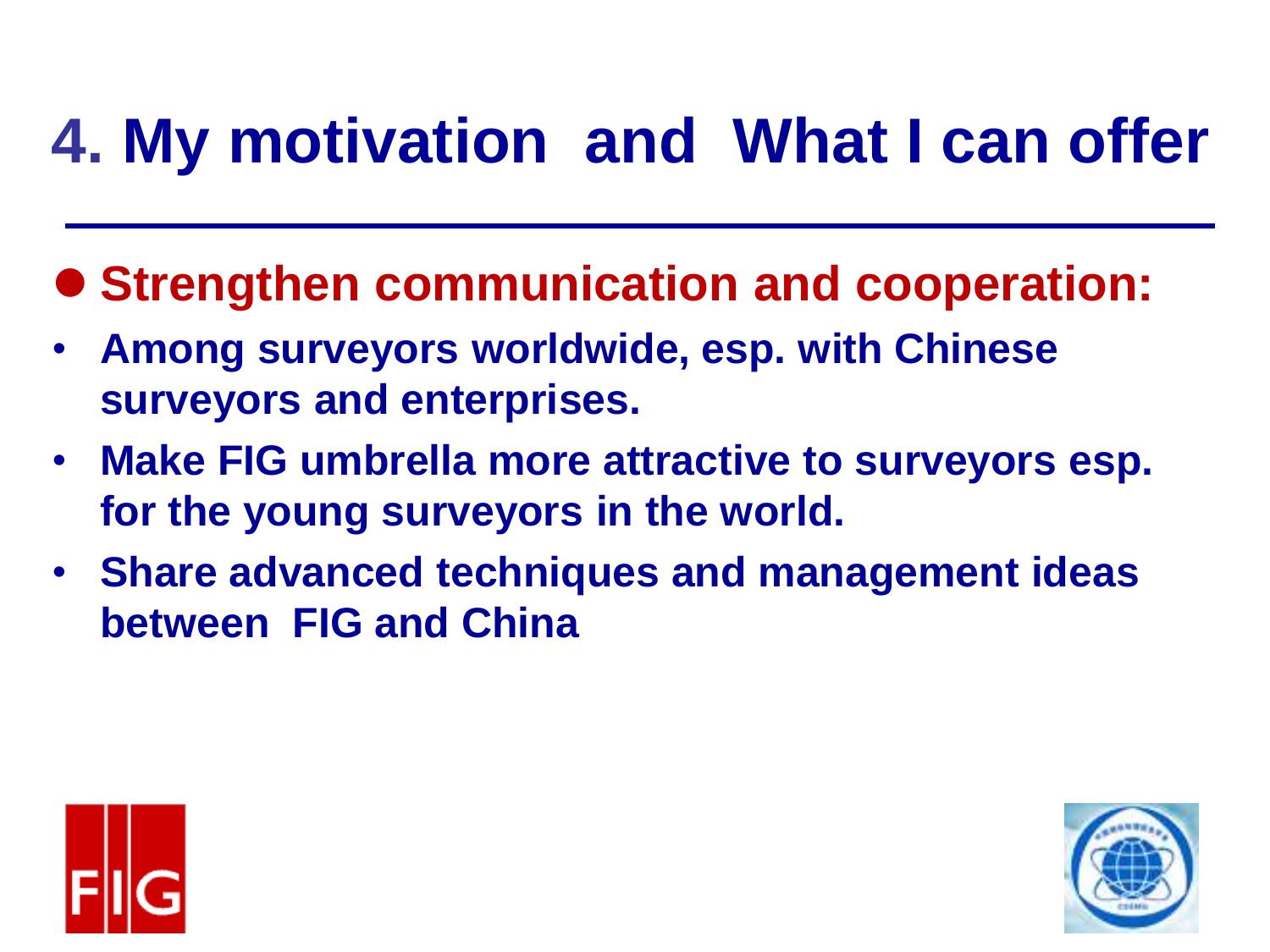### **4. My motivation and What I can offer**

- ⚫ **Connect developing countries**
- **knowledge transfer and capacity building**
- **Based on the China-UN Program "Geospatial Information Management Capacity Development in China and other Developing Countries", we can offer more opportunities for cooperative projects among developing countries as well as training and exchange programmes.**
- ⚫ **Make more contribution**
- **China could make more contribution to FIG and the surveyors with rapid progress in recent years.**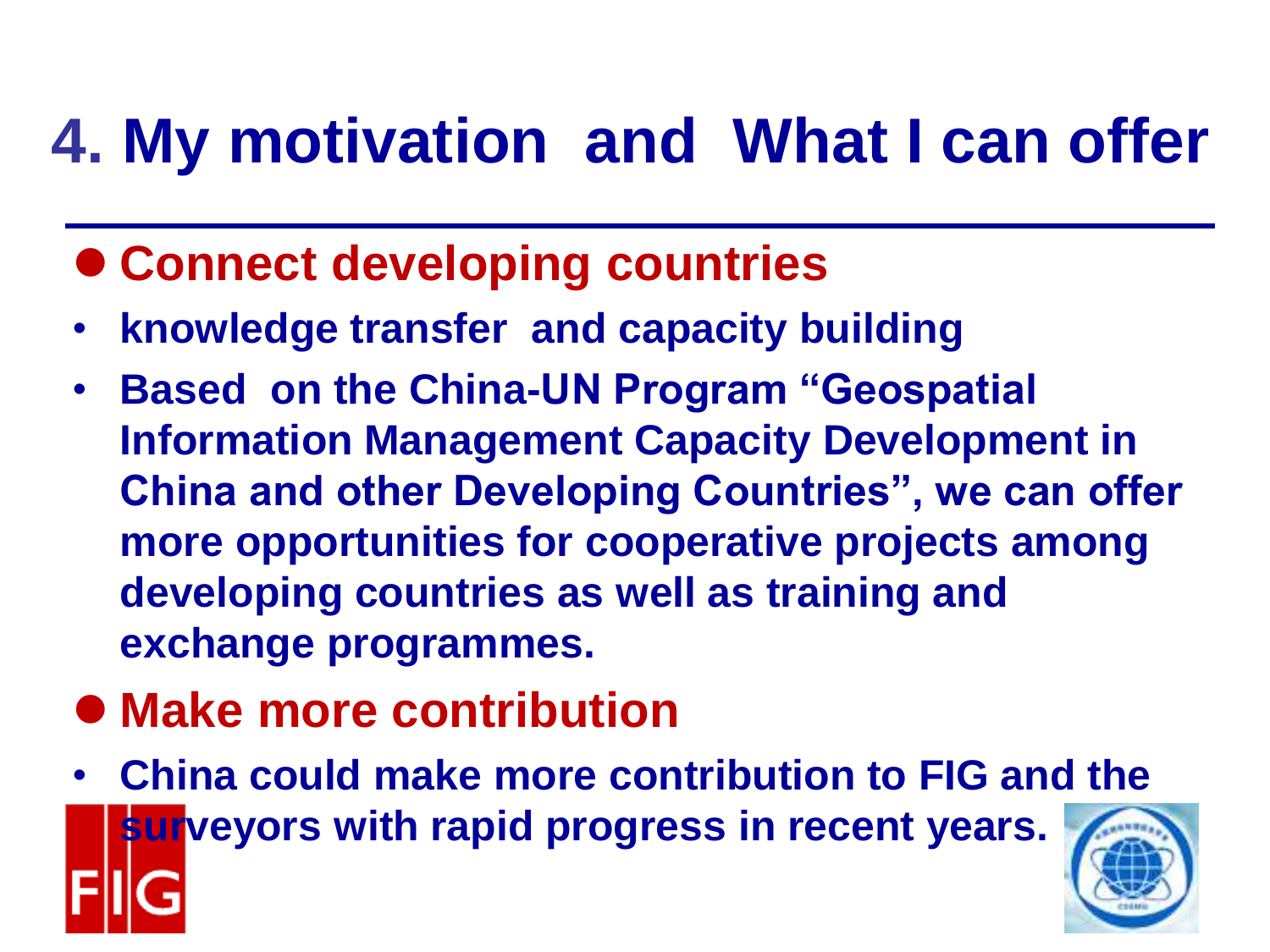**5. Proposed management and financial arrangement**

- **CSSMG will provide the necessary secretarial and administrative support to the Vice President to carry out my duties.**
- **Not less than CNY ¥ 500,000 (equivalent to €65,000 )each year is planned from CSSMG for supporting my role in FIG to fulfill my commitments for a better future of FIG family .**



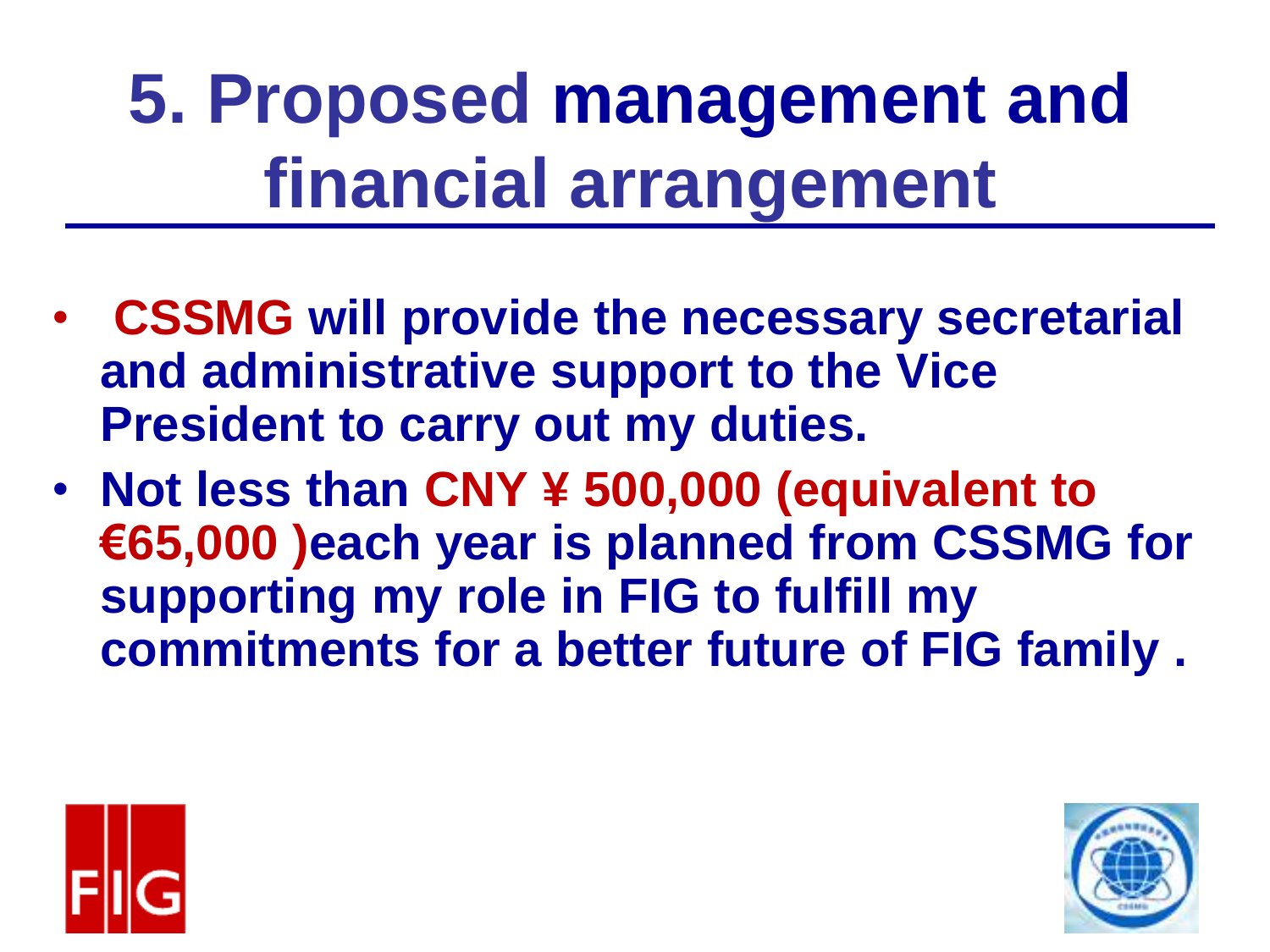**5. Proposed management and financial arrangement**

• **China Association for Science and Technology will also provide additional funds and resources to support my position as VP of FIG.**

> I truly believe FIG is a big family for all of us and I will do my best for the prosperous future of this big family.